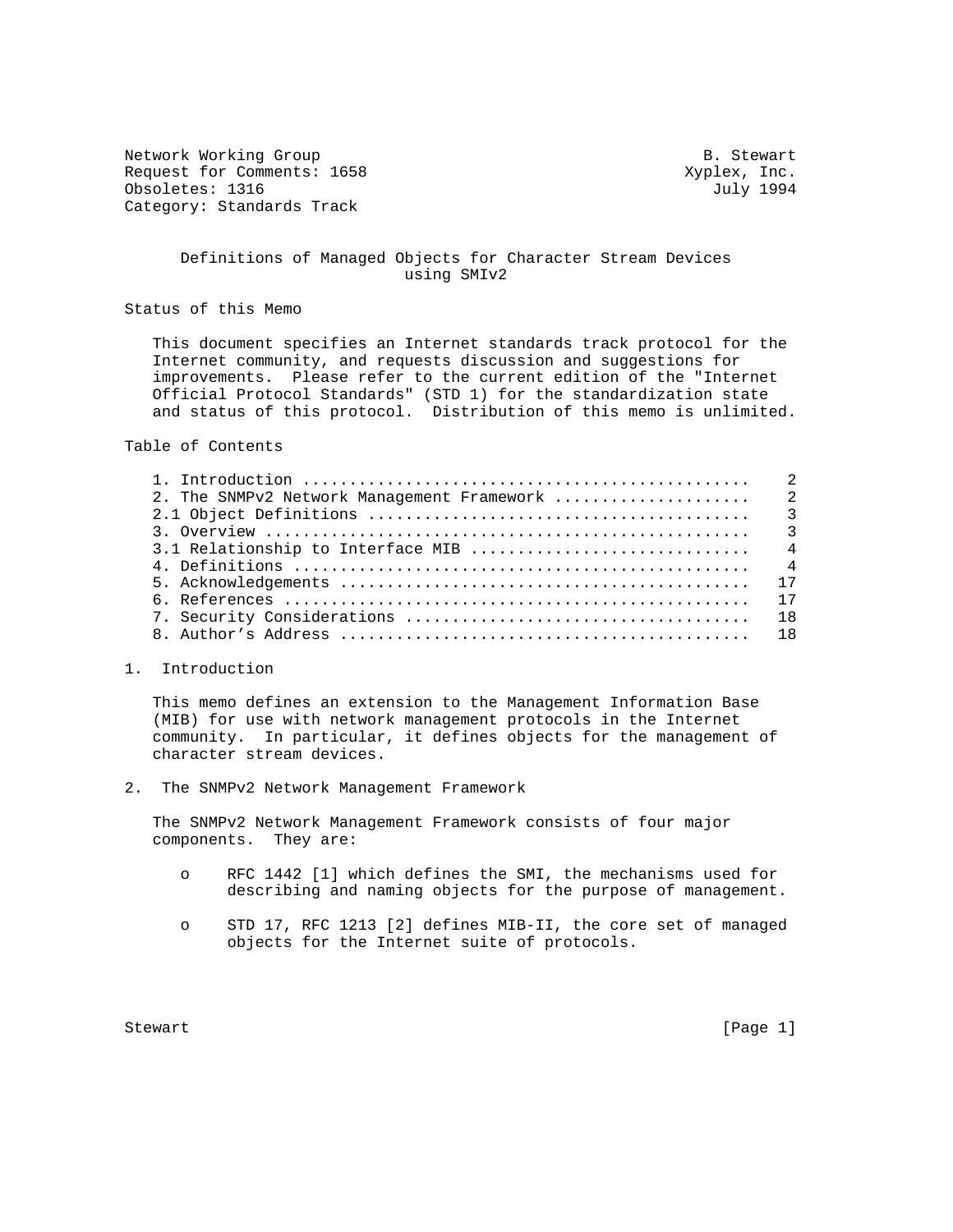RFC 1658 Character MIB July 1994

- o RFC 1445 [3] which defines the administrative and other architectural aspects of the framework.
- o RFC 1448 [4] which defines the protocol used for network access to managed objects.

 The Framework permits new objects to be defined for the purpose of experimentation and evaluation.

## 2.1. Object Definitions

 Managed objects are accessed via a virtual information store, termed the Management Information Base or MIB. Objects in the MIB are defined using the subset of Abstract Syntax Notation One (ASN.1) defined in the SMI. In particular, each object object type is named by an OBJECT IDENTIFIER, an administratively assigned name. The object type together with an object instance serves to uniquely identify a specific instantiation of the object. For human convenience, we often use a textual string, termed the descriptor, to refer to the object type.

3. Overview

 The Character MIB applies to ports that carry a character stream, whether physical or virtual, serial or parallel, synchronous or asynchronous. The most common example of a character stream device is a hardware terminal port with an RS-232 interface. Another common hardware example is a parallel printer port, say with a Centronics interface. The concept also includes virtual terminal ports, such as a software connection point for a remote console.

 The Character MIB is mandatory for all systems that offer character stream ports. This includes, for example, terminal servers, general-purpose time-sharing hosts, and even such systems as a bridge with a (virtual) console port. It may or may not include character ports that do not support network sessions, depending on the system's needs.

 The Character MIB's central abstraction is a port. Physical ports have a one-to-one correspondence with hardware ports. Virtual ports are software entities analogous to physical ports, but with no hardware connector.

 Each port supports one or more sessions. A session represents a virtual connection that carries characters between the port and some partner. Sessions typically operate over a stack of network protocols. A typical session, for example, uses Telnet over TCP.

Stewart [Page 2]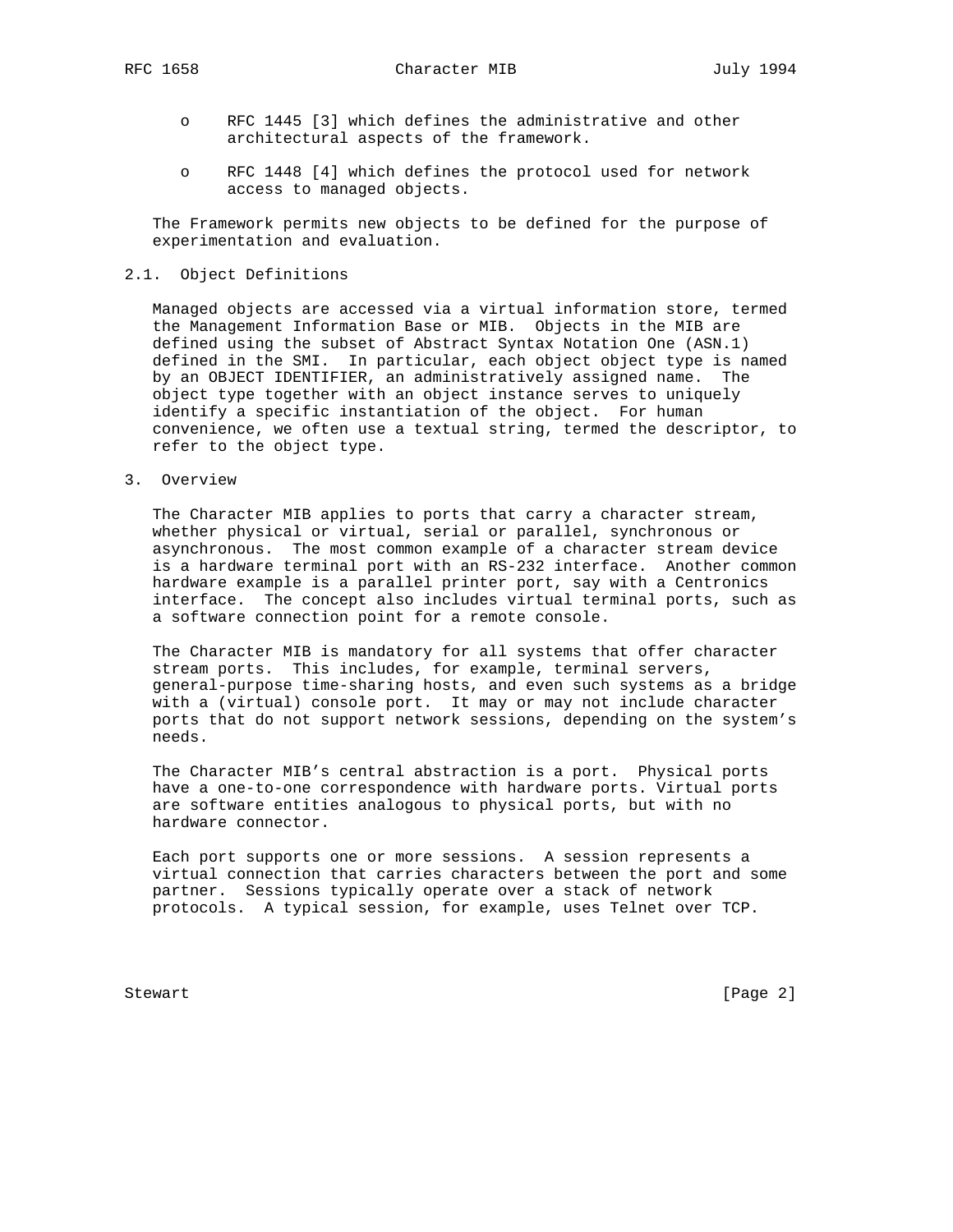RFC 1658 Character MIB July 1994

 The MIB comprises one base object and two tables, detailed in the following sections. The tables contain objects for ports and sessions.

 The MIB intentionally contains no distinction between what is often called permanent and operational or volatile data bases. For the purposes of this MIB, handling of such distinctions is implementation specific.

3.1. Relationship to Interface MIB

 The Character MIB does not relate directly to the Interface MIB [1], since it is not intrinsically a network interface. On the other hand, in most implementations where it is present, it will be above a physical sublayer interface, such as the RS-232-like [2] or Parallel-printer-like [3] MIBs. Such physical interfaces typically are represented by a row in the interface table (ifTable), identified by a value of ifIndex.

4. Definitions

CHARACTER-MIB DEFINITIONS ::= BEGIN

#### IMPORTS

 MODULE-IDENTITY, OBJECT-TYPE, NOTIFICATION-TYPE, Counter32, Integer32, Gauge32, TimeTicks FROM SNMPv2-SMI AutonomousType, InstancePointer FROM SNMPv2-TC InterfaceIndex FROM IF-MIB transmission, mib-2 FROM RFC1213-MIB MODULE-COMPLIANCE, OBJECT-GROUP FROM SNMPv2-CONF;

 char MODULE-IDENTITY LAST-UPDATED "9405261700Z" ORGANIZATION "IETF Character MIB Working Group" CONTACT-INFO Bob Stewart Postal: Xyplex, Inc. 295 Foster Street Littleton, MA 01460 Tel: 508-952-4816 Fax: 508-952-4887

Stewart [Page 3]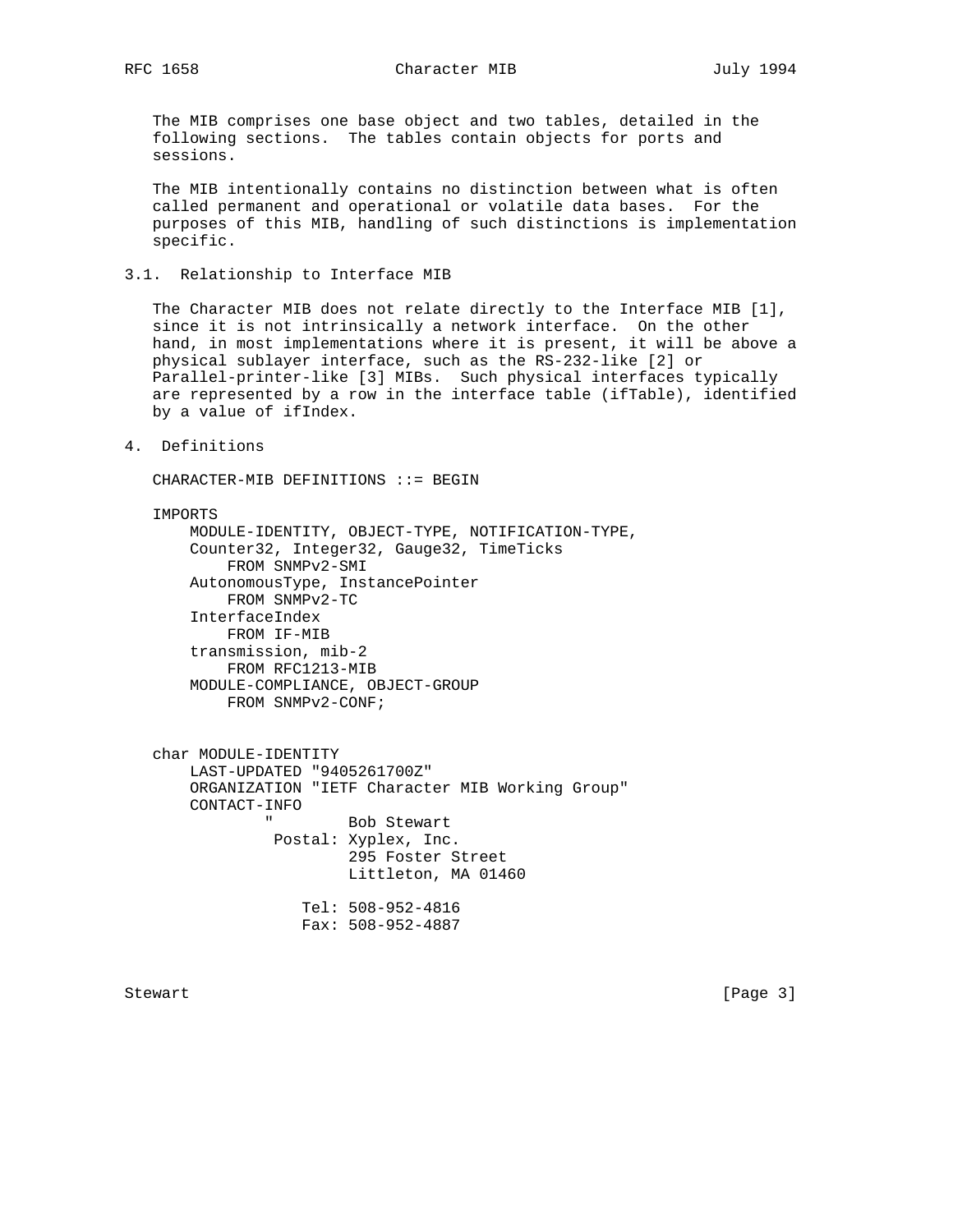E-mail: rlstewart@eng.xyplex.com" DESCRIPTION "The MIB module for character stream devices."  $::=$  { mib-2 19 } PortIndex ::= TEXTUAL-CONVENTION DISPLAY-HINT "d" STATUS current DESCRIPTION "A unique value, greater than zero, for each character port in the managed system. It is recommended that values are assigned contiguously starting from 1. The value for each interface sub layer must remain constant at least from one re initialization of the entity's network management system to the next re-initialization. In a system where the character ports are attached to hardware represented by an ifIndex, it is conventional, but not required, to make the character port index equal to the corresponding ifIndex." SYNTAX Integer32 -- Generic Character information charNumber OBJECT-TYPE SYNTAX Integer32 MAX-ACCESS read-only STATUS current DESCRIPTION "The number of entries in charPortTable, regardless of their current state."  $::=$  { char 1 } -- the Character Port table charPortTable OBJECT-TYPE SYNTAX SEQUENCE OF CharPortEntry MAX-ACCESS not-accessible STATUS current DESCRIPTION "A list of port entries. The number of entries is given by the value of charNumber."  $::= \{ char 2 \}$ 

Stewart [Page 4]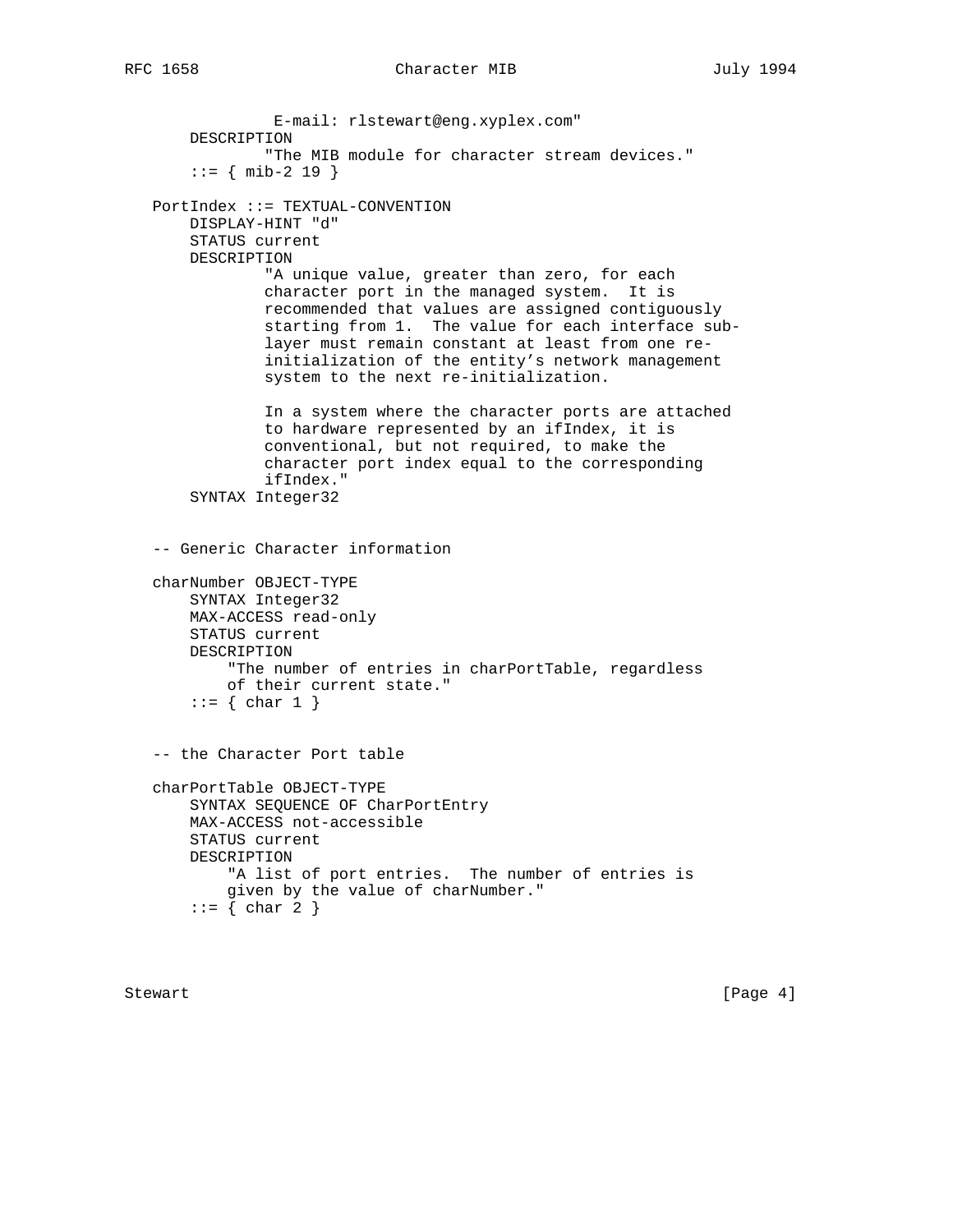```
 charPortEntry OBJECT-TYPE
     SYNTAX CharPortEntry
     MAX-ACCESS not-accessible
     STATUS current
     DESCRIPTION
         "Status and parameter values for a character port."
     INDEX { charPortIndex }
    ::= \{ charPortTable 1 \} CharPortEntry ::=
     SEQUENCE {
         charPortIndex
             PortIndex,
         charPortName
             DisplayString,
         charPortType
             INTEGER,
         charPortHardware
             AutonomousType,
         charPortReset
             INTEGER,
         charPortAdminStatus
             INTEGER,
         charPortOperStatus
             INTEGER,
         charPortLastChange
             TimeTicks,
         charPortInFlowType
             INTEGER,
         charPortOutFlowType
             INTEGER,
         charPortInFlowState
             INTEGER,
         charPortOutFlowState
             INTEGER,
         charPortInCharacters
             Counter32,
         charPortOutCharacters
             Counter32,
         charPortAdminOrigin
             INTEGER,
         charPortSessionMaximum
             INTEGER,
         charPortSessionNumber
             Gauge32,
         charPortSessionIndex
             INTEGER,
         charPortInFlowTypes
```
Stewart [Page 5]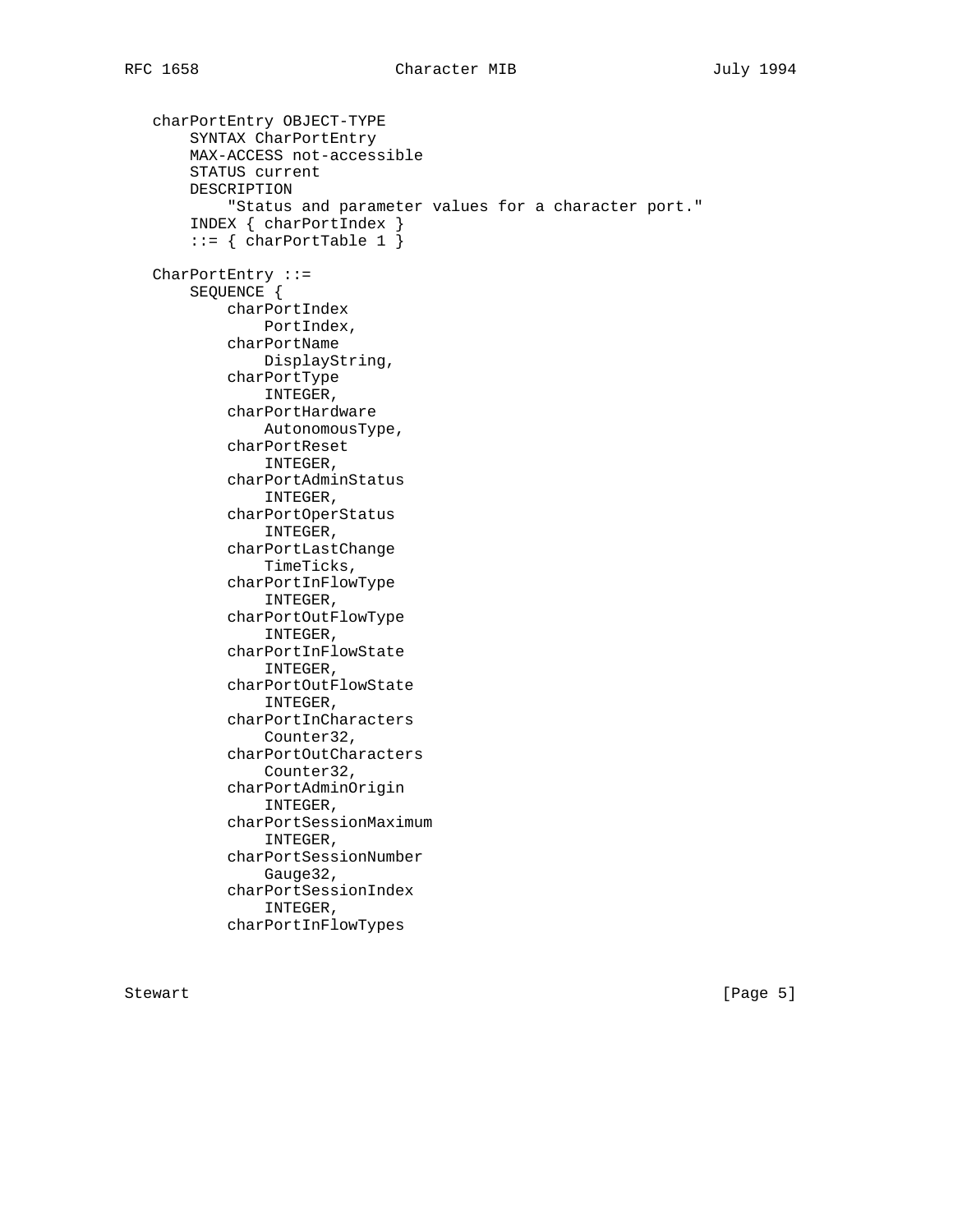```
 OCTET STRING,
         charPortOutFlowTypes
             OCTET STRING,
         charPortLowerIfIndex
             InterfaceIndex
     }
 charPortIndex OBJECT-TYPE
     SYNTAX PortIndex
    MAX-ACCESS read-only
    STATUS current
    DESCRIPTION
         "A unique value for each character port, perhaps
         corresponding to the same value of ifIndex when the
         character port is associated with a hardware port
         represented by an ifIndex."
    ::= { charPortEntry 1 }
 charPortName OBJECT-TYPE
    SYNTAX DisplayString (SIZE (0..32))
    MAX-ACCESS read-write
    STATUS current
    DESCRIPTION
        "An administratively assigned name for the port,
         typically with some local significance."
    ::= { charPortEntry 2 }
 charPortType OBJECT-TYPE
     SYNTAX INTEGER { physical(1), virtual(2) }
    MAX-ACCESS read-only
    STATUS current
    DESCRIPTION
         "The port's type, 'physical' if the port represents
         an external hardware connector, 'virtual' if it does
         not."
    ::= { charPortEntry 3 }
 charPortHardware OBJECT-TYPE
    SYNTAX AutonomousType
    MAX-ACCESS read-only
    STATUS current
    DESCRIPTION
         "A reference to hardware MIB definitions specific to
         a physical port's external connector. For example,
         if the connector is RS-232, then the value of this
         object refers to a MIB sub-tree defining objects
         specific to RS-232. If an agent is not configured
         to have such values, the agent returns the object
```
Stewart [Page 6] [Page 6] [Page 6] [Page 6] [Page 6] [Page 6] [Page 6] [Page 6] [Page 6] [Page 6] [Page 6] [Page 6] [Page 6] [Page 6] [Page 6] [Page 6] [Page 6] [Page 6] [Page 6] [Page 6] [Page 6] [Page 6] [Page 6] [Page 6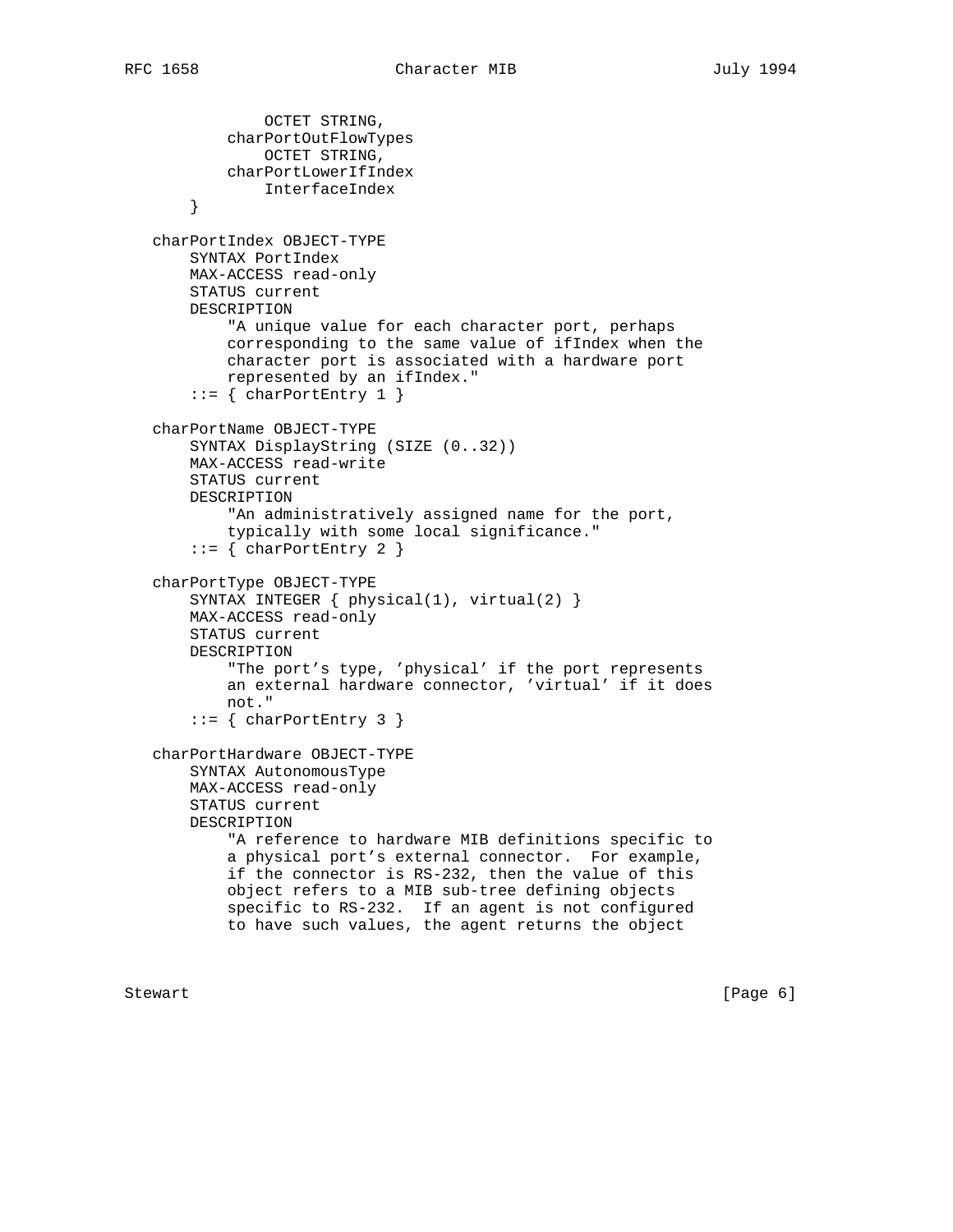```
 identifier:
                 nullHardware OBJECT IDENTIFIER ::= \{ 0 0 \}" "The Contract of the Contract of the Contract of the Contract of the Contract of the Contract of the Contract of the Contract of the Contract of the Contract of the Contract of the Contract of the Contract of the Contrac
        ::= { charPortEntry 4 }
    charPortReset OBJECT-TYPE
       SYNTAX INTEGER \{ \text{ready}(1), \text{ execute}(2) \} MAX-ACCESS read-write
        STATUS current
        DESCRIPTION
              "A control to force the port into a clean, initial
             state, both hardware and software, disconnecting all
             the port's existing sessions. In response to a
             get-request or get-next-request, the agent always
             returns 'ready' as the value. Setting the value to
             'execute' causes a reset."
        ::= { charPortEntry 5 }
    charPortAdminStatus OBJECT-TYPE
       SYNTAX INTEGER \{ \text{enabeled}(1), \text{disabeled}(2), \text{off}(3), \} maintenance(4) }
        MAX-ACCESS read-write
        STATUS current
        DESCRIPTION
              "The port's desired state, independent of flow
             control. 'enabled' indicates that the port is
             allowed to pass characters and form new sessions.
              'disabled' indicates that the port is allowed to
             pass characters but not form new sessions. 'off'
             indicates that the port is not allowed to pass
             characters or have any sessions. 'maintenance'
              indicates a maintenance mode, exclusive of normal
             operation, such as running a test.
              'enabled' corresponds to ifAdminStatus 'up'.
              'disabled' and 'off' correspond to ifAdminStatus
              'down'. 'maintenance' corresponds to ifAdminStatus
              'test'."
        ::= { charPortEntry 6 }
    charPortOperStatus OBJECT-TYPE
         SYNTAX INTEGER { up(1), down(2),
                            maintenance(3), absent(4), active(5) }
        MAX-ACCESS read-only
        STATUS current
        DESCRIPTION
              "The port's actual, operational state, independent
```
Stewart [Page 7]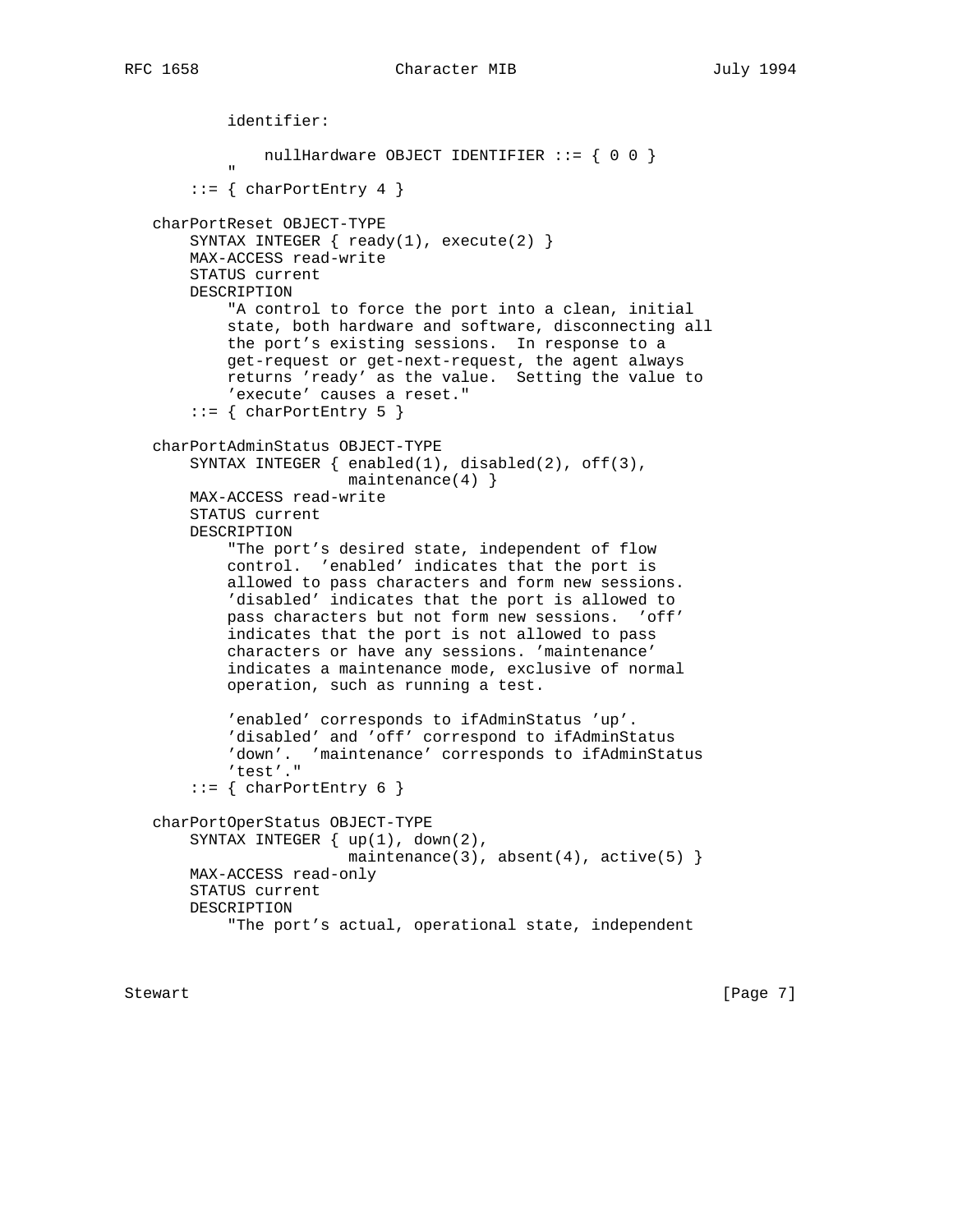```
 of flow control. 'up' indicates able to function
         normally. 'down' indicates inability to function
         for administrative or operational reasons.
         'maintenance' indicates a maintenance mode,
         exclusive of normal operation, such as running a
         test. 'absent' indicates that port hardware is not
         present. 'active' indicates up with a user present
         (e.g. logged in).
         'up' and 'active' correspond to ifOperStatus 'up'.
         'down' and 'absent' correspond to ifOperStatus
         'down'. 'maintenance' corresponds to ifOperStatus
         'test'."
    ::= { charPortEntry 7 }
 charPortLastChange OBJECT-TYPE
     SYNTAX TimeTicks
    MAX-ACCESS read-only
    STATUS current
    DESCRIPTION
         "The value of sysUpTime at the time the port entered
         its current operational state. If the current state
         was entered prior to the last reinitialization of
         the local network management subsystem, then this
         object contains a zero value."
    ::= { charPortEntry 8 }
 -- charPortInFlowType is deprecated in favor of
 -- charPortInFlowTypes
 charPortInFlowType OBJECT-TYPE
     SYNTAX INTEGER { none(1), xonXoff(2), hardware(3),
                     ctsRts(4), dsrDtr(5) }
    MAX-ACCESS read-write
     STATUS deprecated
     DESCRIPTION
         "The port's type of input flow control. 'none'
         indicates no flow control at this level or below.
         'xonXoff' indicates software flow control by
         recognizing XON and XOFF characters. 'hardware'
         indicates flow control delegated to the lower level,
         for example a parallel port.
         'ctsRts' and 'dsrDtr' are specific to RS-232-like
         ports. Although not architecturally pure, they are
         included here for simplicity's sake."
    ::= { charPortEntry 9 }
```
Stewart [Page 8]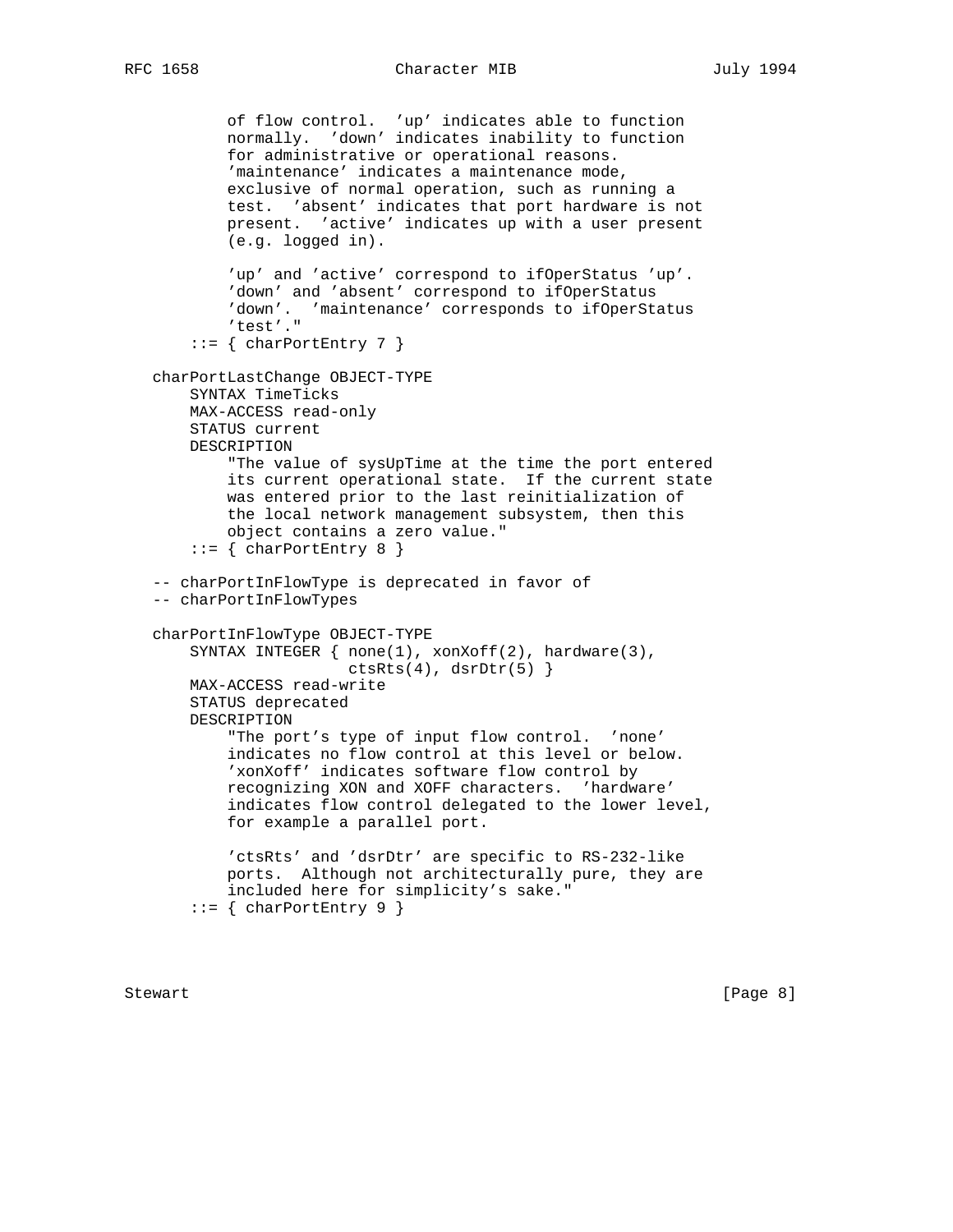```
 -- charPortOutFlowType is deprecated in favor of
 -- charPortOutFlowTypes
 charPortOutFlowType OBJECT-TYPE
     SYNTAX INTEGER { none(1), xonXoff(2), hardware(3),
                     ctsRts(4), dsrDtr(5) }
    MAX-ACCESS read-write
    STATUS deprecated
     DESCRIPTION
         "The port's type of output flow control. 'none'
         indicates no flow control at this level or below.
         'xonXoff' indicates software flow control by
         recognizing XON and XOFF characters. 'hardware'
         indicates flow control delegated to the lower level,
         for example a parallel port.
         'ctsRts' and 'dsrDtr' are specific to RS-232-like
         ports. Although not architecturally pure, they are
         included here for simplicy's sake."
     ::= { charPortEntry 10 }
 charPortInFlowState OBJECT-TYPE
    SYNTAX INTEGER \{ none(1), unknown(2), stop(3), go(4) \} MAX-ACCESS read-only
    STATUS current
    DESCRIPTION
         "The current operational state of input flow control
         on the port. 'none' indicates not applicable.
         'unknown' indicates this level does not know.
         'stop' indicates flow not allowed. 'go' indicates
         flow allowed."
    ::= { charPortEntry 11 }
 charPortOutFlowState OBJECT-TYPE
    SYNTAX INTEGER \{ none(1), unknown(2), stop(3), go(4) \} MAX-ACCESS read-only
    STATUS current
     DESCRIPTION
         "The current operational state of output flow
         control on the port. 'none' indicates not
         applicable. 'unknown' indicates this level does not
         know. 'stop' indicates flow not allowed. 'go'
         indicates flow allowed."
    ::= { charPortEntry 12 }
 charPortInCharacters OBJECT-TYPE
    SYNTAX Counter32
    MAX-ACCESS read-only
```
Stewart [Page 9]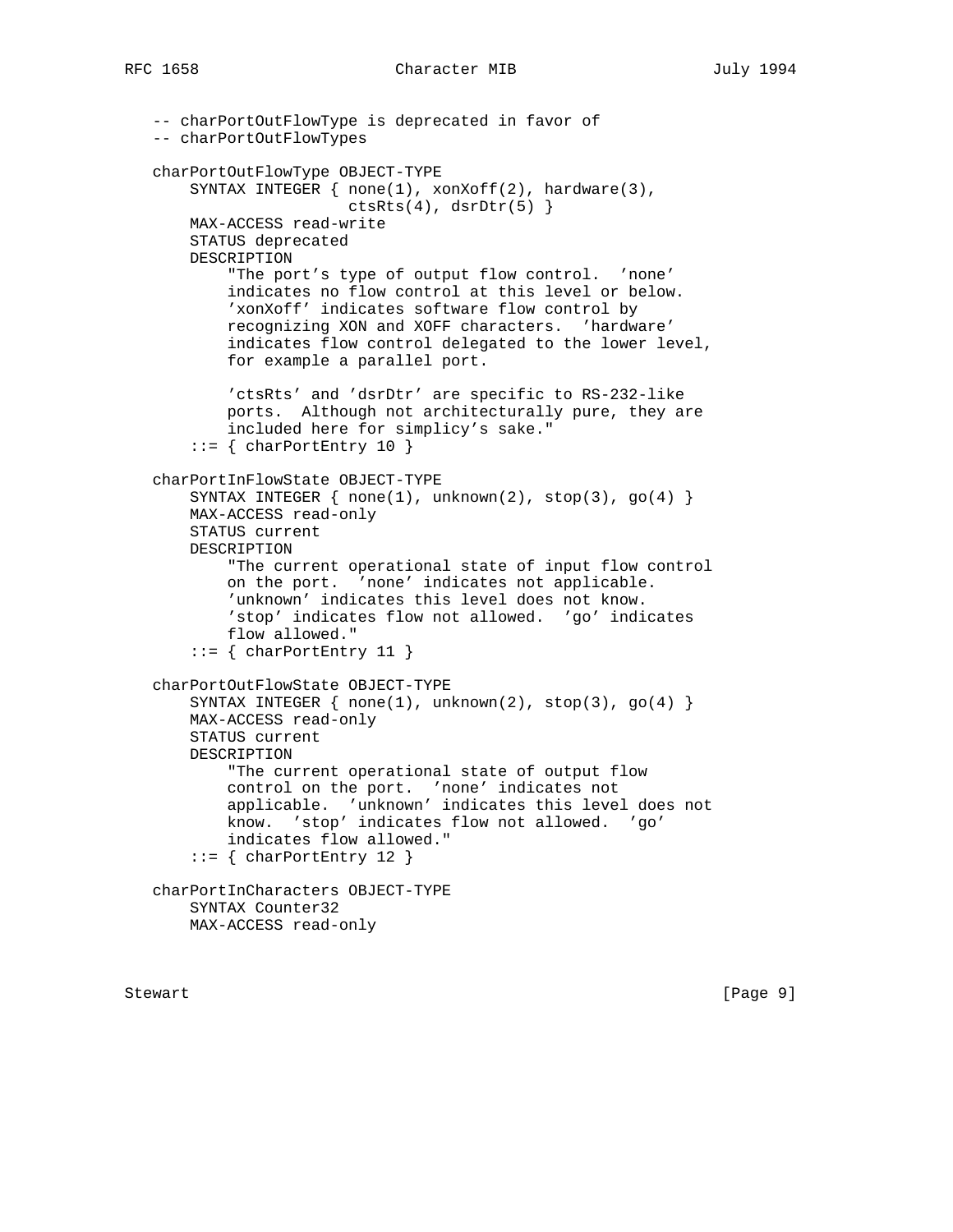```
 STATUS current
     DESCRIPTION
         "Total number of characters detected as input from
         the port since system re-initialization and while
         the port operational state was 'up', 'active', or
         'maintenance', including, for example, framing, flow
         control (i.e. XON and XOFF), each occurrence of a
         BREAK condition, locally-processed input, and input
         sent to all sessions."
    ::= { charPortEntry 13 }
 charPortOutCharacters OBJECT-TYPE
     SYNTAX Counter32
    MAX-ACCESS read-only
    STATUS current
     DESCRIPTION
         "Total number of characters detected as output to
         the port since system re-initialization and while
         the port operational state was 'up', 'active', or
         'maintenance', including, for example, framing, flow
         control (i.e. XON and XOFF), each occurrence of a
         BREAK condition, locally-created output, and output
         received from all sessions."
    ::= { charPortEntry 14 }
 charPortAdminOrigin OBJECT-TYPE
     SYNTAX INTEGER { dynamic(1), network(2), local(3),
                     none(4)}
    MAX-ACCESS read-write
     STATUS current
    DESCRIPTION
         "The administratively allowed origin for
         establishing session on the port. 'dynamic' allows
         'network' or 'local' session establishment. 'none'
         disallows session establishment."
    ::= { charPortEntry 15 }
 charPortSessionMaximum OBJECT-TYPE
     SYNTAX INTEGER (-1..2147483647)
     MAX-ACCESS read-write
     STATUS current
    DESCRIPTION
         "The maximum number of concurrent sessions allowed
         on the port. A value of -1 indicates no maximum.
         Setting the maximum to less than the current number
         of sessions has unspecified results."
    ::= { charPortEntry 16 }
```
Stewart [Page 10]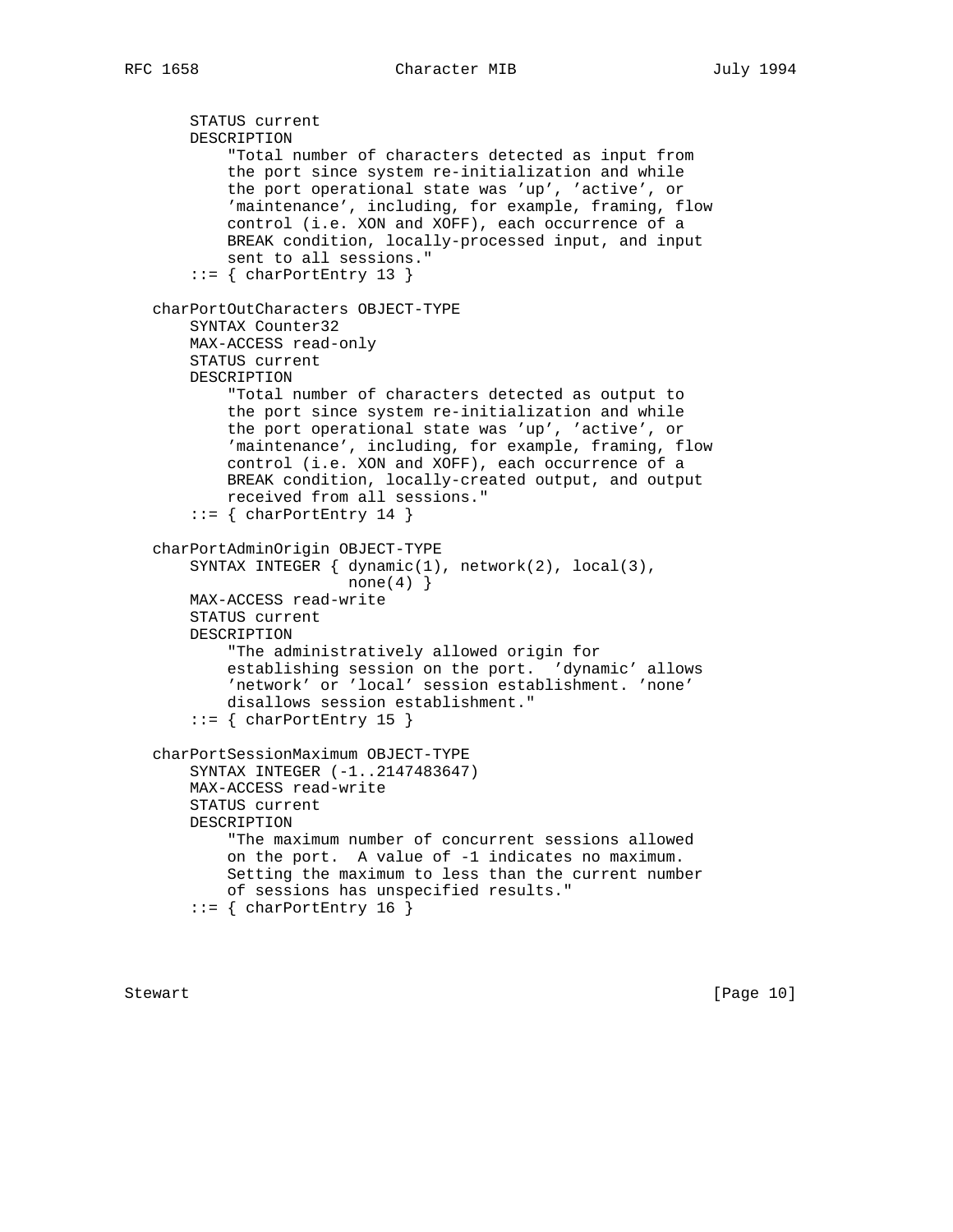charPortSessionNumber OBJECT-TYPE SYNTAX Gauge32 MAX-ACCESS read-only STATUS current DESCRIPTION "The number of open sessions on the port that are in the connecting, connected, or disconnecting state."  $::=$  { charPortEntry 17 } charPortSessionIndex OBJECT-TYPE SYNTAX INTEGER (0..2147483647) MAX-ACCESS read-only STATUS current DESCRIPTION "The value of charSessIndex for the port's first or only active session. If the port has no active session, the agent returns the value zero."  $::=$  { charPortEntry 18 } charPortInFlowTypes OBJECT-TYPE SYNTAX OCTET STRING (SIZE (1)) MAX-ACCESS read-write STATUS current DESCRIPTION "The port's types of input flow control at the software level. Hardware-level flow control is independently controlled by the appropriate hardware-level MIB. A value of zero indicates no flow control. Depending on the specific implementation, any or all combinations of flow control may be chosen by adding the values: 128 xonXoff, recognizing XON and XOFF characters 64 enqHost, ENQ/ACK to allow input to host 32 enqTerm, ACK to allow output to port " "The Contract of the Contract of the Contract of the Contract of the Contract of the Contract of the Contract of the Contract of the Contract of the Contract of the Contract of the Contract of the Contract of the Contrac ::= { charPortEntry 19 } charPortOutFlowTypes OBJECT-TYPE SYNTAX OCTET STRING (SIZE (1)) MAX-ACCESS read-write STATUS current DESCRIPTION "The port's types of output flow control at the software level. Hardware-level flow control is independently controlled by the appropriate

Stewart [Page 11]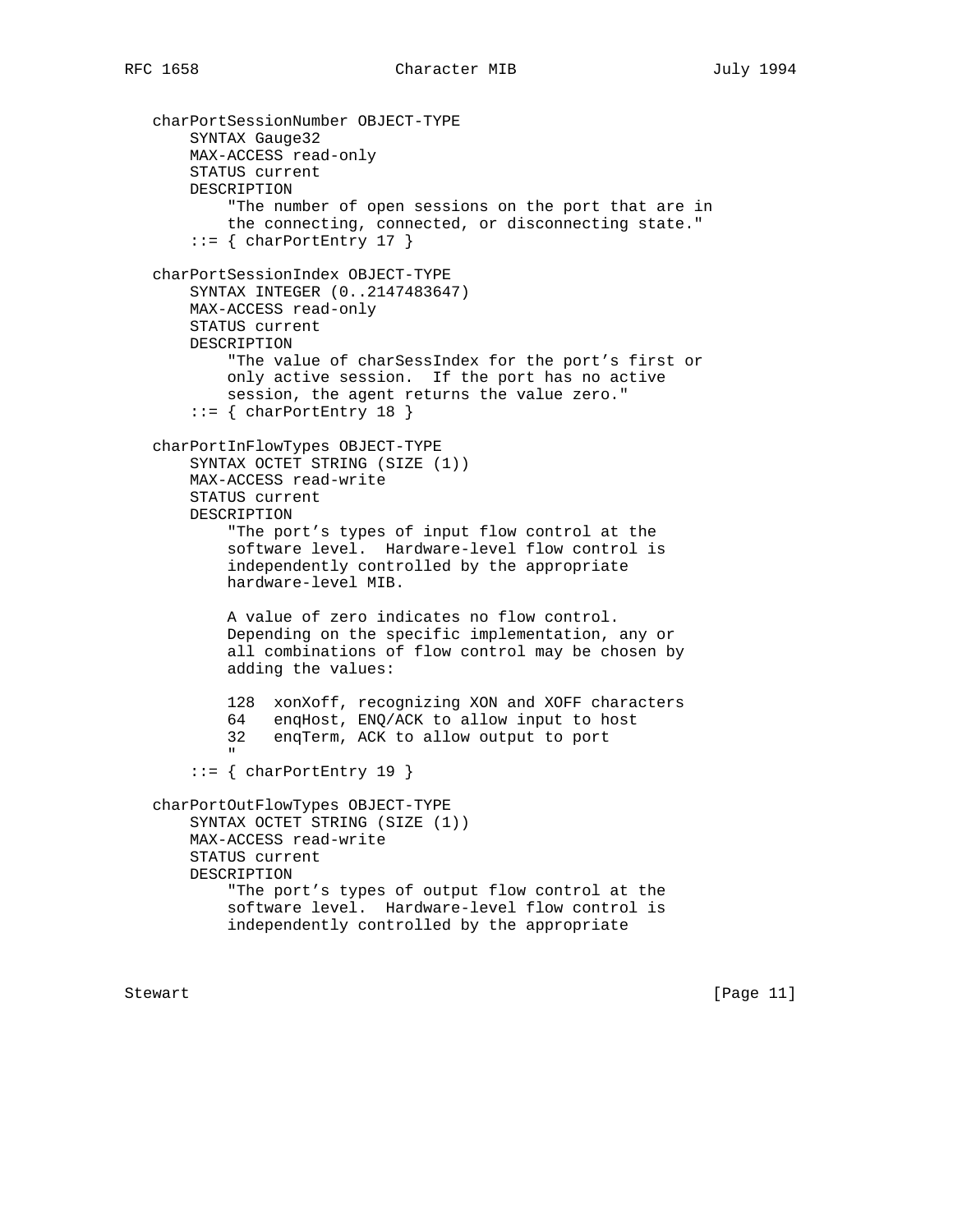```
 hardware-level MIB.
              A value of zero indicates no flow control.
              Depending on the specific implementation, any or
              all combinations of flow control may be chosen by
              adding the values:
              128 xonXoff, recognizing XON and XOFF characters
              64 enqHost, ENQ/ACK to allow input to host
              32 enqTerm, ACK to allow output to port
" "The Contract of the Contract of the Contract of the Contract of the Contract of the Contract of the Contract of the Contract of the Contract of the Contract of the Contract of the Contract of the Contract of the Contrac
        ::= { charPortEntry 20 }
    charPortLowerIfIndex OBJECT-TYPE
         SYNTAX InterfaceIndex
         MAX-ACCESS read-only
         STATUS current
         DESCRIPTION
              "The ifIndex value of the lower level hardware supporting
              this character port, zero if none."
        ::= { charPortEntry 21 }
    -- the Character Session table
    charSessTable OBJECT-TYPE
         SYNTAX SEQUENCE OF CharSessEntry
         MAX-ACCESS not-accessible
         STATUS current
         DESCRIPTION
              "A list of port session entries."
        ::= \{ char 3 \} charSessEntry OBJECT-TYPE
         SYNTAX CharSessEntry
         MAX-ACCESS not-accessible
         STATUS current
         DESCRIPTION
              "Status and parameter values for a character port
              session."
         INDEX { charSessPortIndex, charSessIndex }
        ::= { charSessTable 1 }
    CharSessEntry ::=
         SEQUENCE {
              charSessPortIndex
                  PortIndex,
              charSessIndex
```
Stewart [Page 12]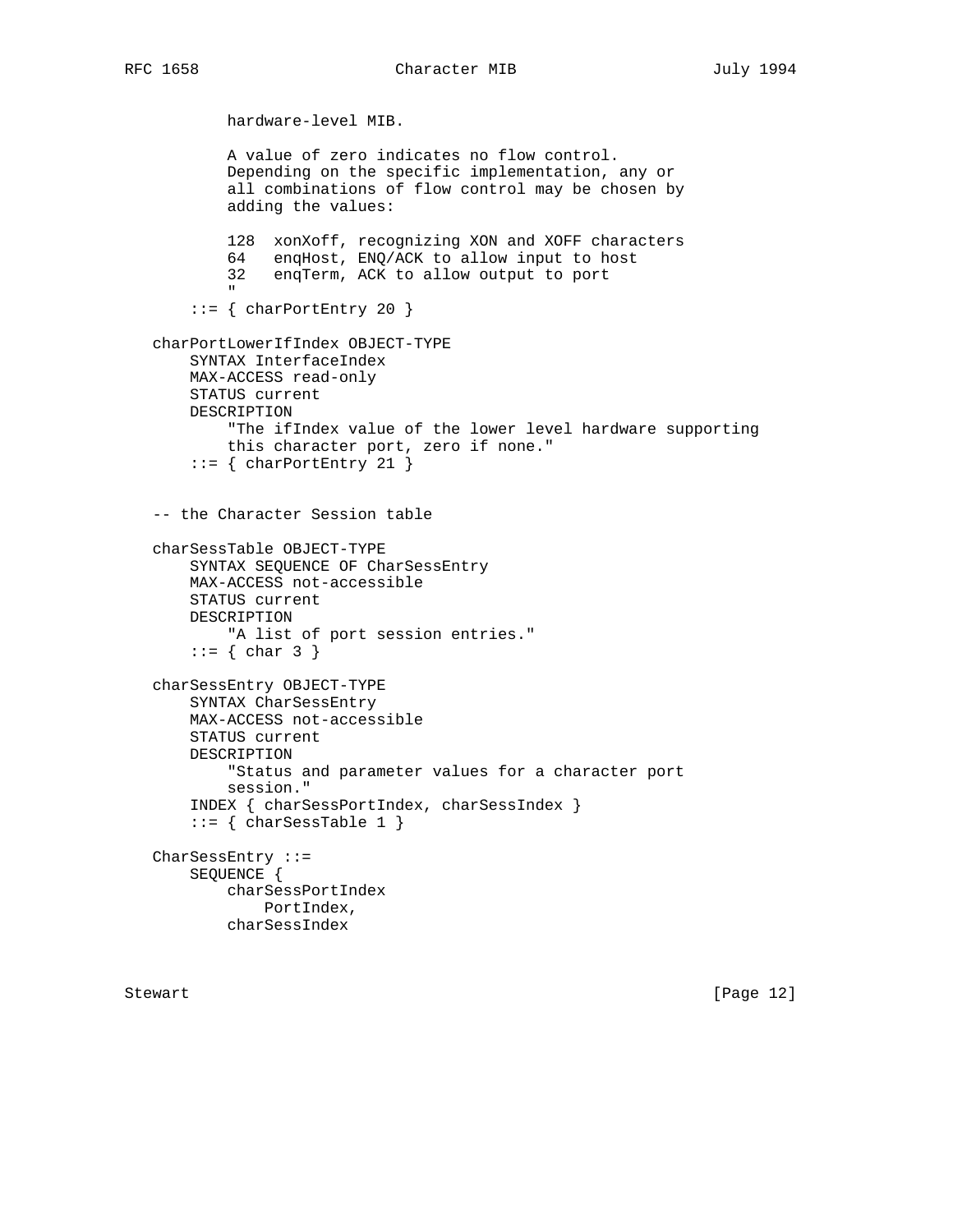```
 INTEGER,
         charSessKill
             INTEGER,
         charSessState
             INTEGER,
         charSessProtocol
            AutonomousType,
         charSessOperOrigin
             INTEGER,
         charSessInCharacters
             Counter32,
         charSessOutCharacters
            Counter32,
         charSessConnectionId
             InstancePointer,
         charSessStartTime
             TimeTicks
     }
 charSessPortIndex OBJECT-TYPE
    SYNTAX PortIndex
    MAX-ACCESS read-only
    STATUS current
    DESCRIPTION
         "The value of charPortIndex for the port to which
         this session belongs."
     ::= { charSessEntry 1 }
 charSessIndex OBJECT-TYPE
     SYNTAX INTEGER (1..2147483647)
    MAX-ACCESS read-only
    STATUS current
    DESCRIPTION
         "The session index in the context of the port, a
         non-zero positive integer. Session indexes within a
         port need not be sequential. Session indexes may be
         reused for different ports. For example, port 1 and
         port 3 may both have a session 2 at the same time.
         Session indexes may have any valid integer value,
         with any meaning convenient to the agent
         implementation."
     ::= { charSessEntry 2 }
 charSessKill OBJECT-TYPE
   SYNTAX INTEGER \{ ready(1), execute(2) \} MAX-ACCESS read-write
    STATUS current
    DESCRIPTION
```
Stewart [Page 13]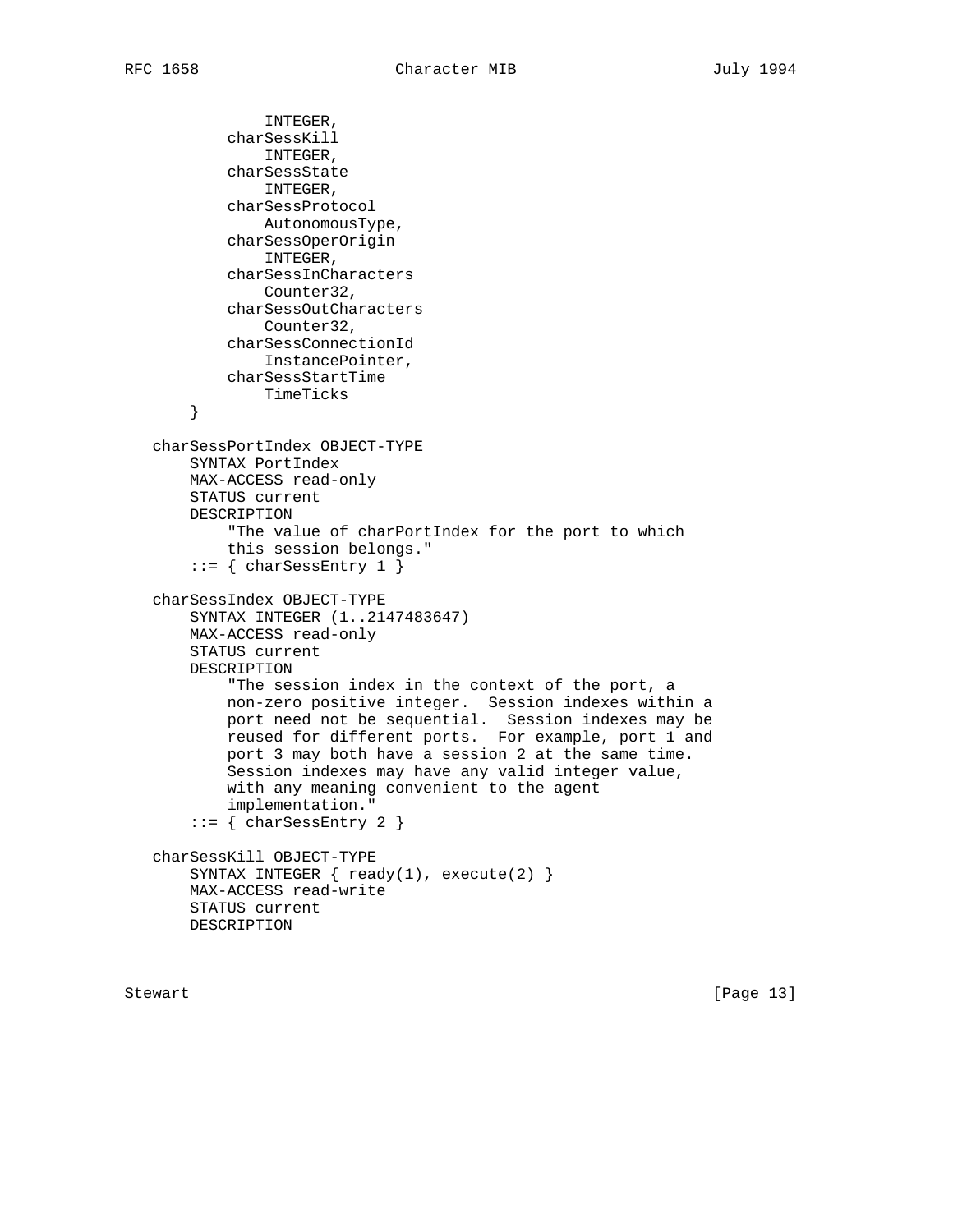```
 "A control to terminate the session. In response to
           a get-request or get-next-request, the agent always
           returns 'ready' as the value. Setting the value to
            'execute' causes termination."
       ::= { charSessEntry 3 }
   charSessState OBJECT-TYPE
       SYNTAX INTEGER { connecting(1), connected(2),
                         disconnecting(3) }
       MAX-ACCESS read-only
       STATUS current
       DESCRIPTION
            "The current operational state of the session,
           disregarding flow control. 'connected' indicates
            that character data could flow on the network side
           of session. 'connecting' indicates moving from
           nonexistent toward 'connected'. 'disconnecting'
           indicates moving from 'connected' or 'connecting' to
           nonexistent."
       ::= { charSessEntry 4 }
   charSessProtocol OBJECT-TYPE
       SYNTAX AutonomousType
       MAX-ACCESS read-only
       STATUS current
       DESCRIPTION
            "The network protocol over which the session is
           running. Other OBJECT IDENTIFIER values may be
           defined elsewhere, in association with specific
           protocols. However, this document assigns those of
           known interest as of this writing."
       ::= { charSessEntry 5 }
   wellKnownProtocols OBJECT IDENTIFIER ::= { char 4 }
   protocolOther OBJECT IDENTIFIER ::= { wellKnownProtocols 1 }
  protocolTelnet OBJECT IDENTIFIER ::= { wellKnownProtocols 2 }
 protocolRlogin OBJECT IDENTIFIER ::= { wellKnownProtocols 3 }
 protocolLat OBJECT IDENTIFIER ::= { wellKnownProtocols 4 }
 protocolX29 OBJECT IDENTIFIER ::= { wellKnownProtocols 5 }
 protocolVtp OBJECT IDENTIFIER ::= { wellKnownProtocols 6 }
   charSessOperOrigin OBJECT-TYPE
      SYNTAX INTEGER \{ unknown(1), network(2), local(3) \} MAX-ACCESS read-only
       STATUS current
       DESCRIPTION
```
Stewart [Page 14]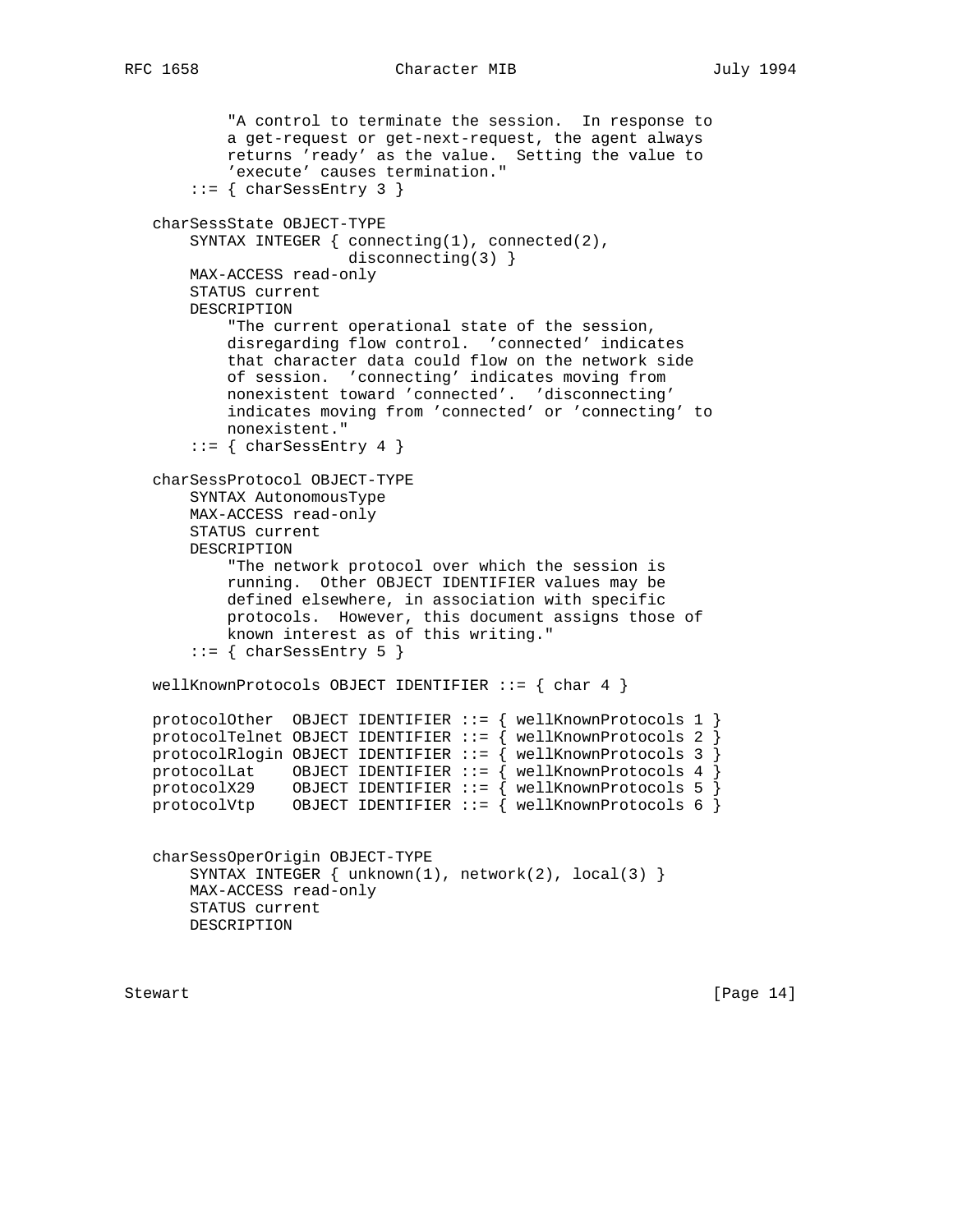```
 "The session's source of establishment."
        ::= { charSessEntry 6 }
    charSessInCharacters OBJECT-TYPE
         SYNTAX Counter32
         MAX-ACCESS read-only
         STATUS current
         DESCRIPTION
              "This session's subset of charPortInCharacters."
        ::= { charSessEntry 7 }
    charSessOutCharacters OBJECT-TYPE
         SYNTAX Counter32
         MAX-ACCESS read-only
         STATUS current
         DESCRIPTION
             "This session's subset of charPortOutCharacters."
        ::= { charSessEntry 8 }
    charSessConnectionId OBJECT-TYPE
         SYNTAX InstancePointer
         MAX-ACCESS read-only
         STATUS current
         DESCRIPTION
              "A reference to additional local MIB information.
              This should be the highest available related MIB,
              corresponding to charSessProtocol, such as Telnet.
              For example, the value for a TCP connection (in the
              absence of a Telnet MIB) is the object identifier of
              tcpConnState. If an agent is not configured to have
              such values, the agent returns the object
              identifier:
                  nullConnectionId OBJECT IDENTIFIER ::= { 0 0 }
" "The Contract of the Contract of the Contract of the Contract of the Contract of the Contract of the Contract of the Contract of the Contract of the Contract of the Contract of the Contract of the Contract of the Contrac
        ::= { charSessEntry 9 }
    charSessStartTime OBJECT-TYPE
         SYNTAX TimeTicks
         MAX-ACCESS read-only
         STATUS current
         DESCRIPTION
             "The value of sysUpTime in MIB-2 when the session
             entered connecting state."
        ::= { charSessEntry 10 }
```
Stewart [Page 15]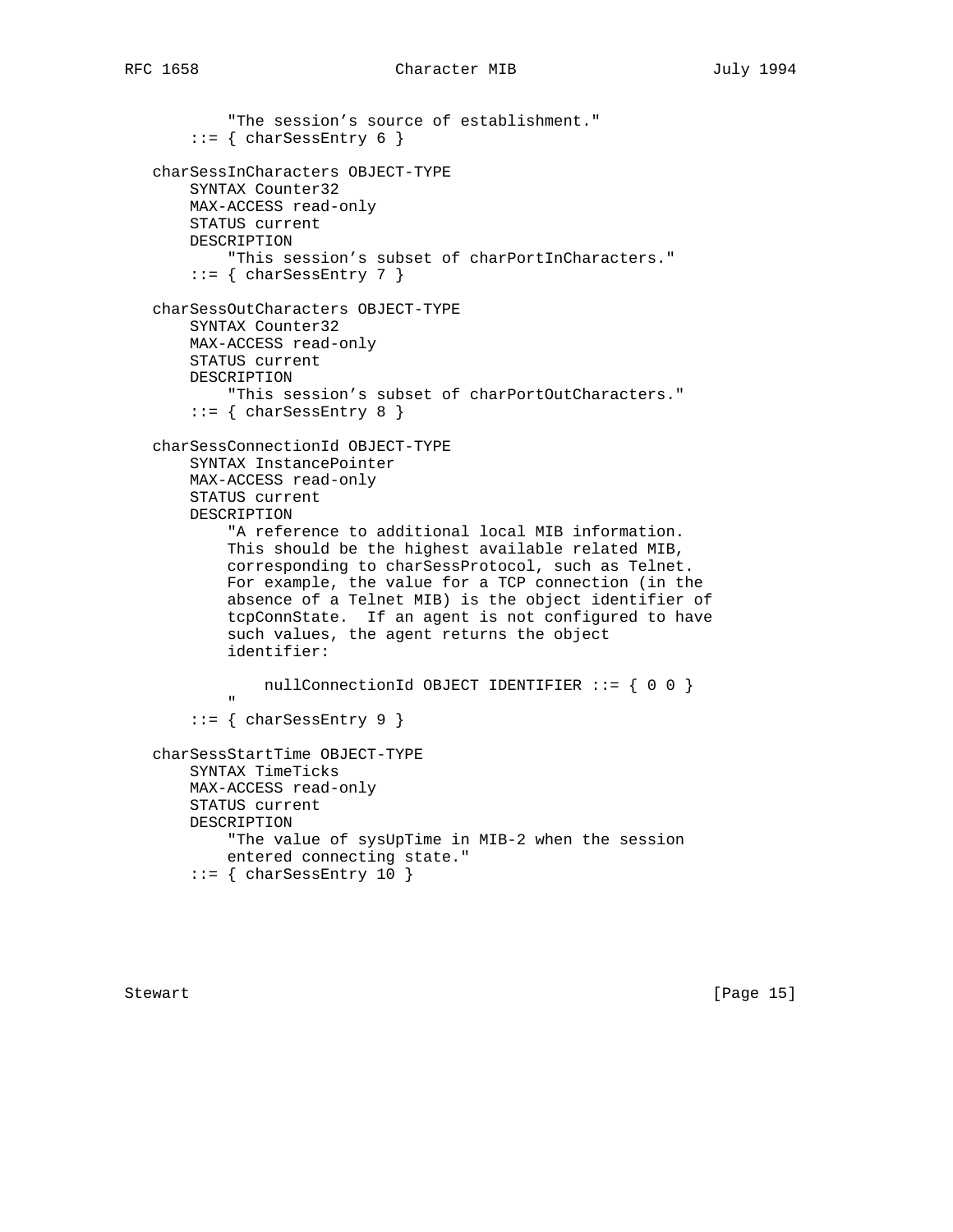```
 -- conformance information
  charConformance OBJECT IDENTIFIER ::= { char 5 }
 charGroups OBJECT IDENTIFIER ::= { charConformance 1 }
 charCompliances OBJECT IDENTIFIER ::= { charConformance 2 }
   -- compliance statements
   charCompliance MODULE-COMPLIANCE
       STATUS current
       DESCRIPTION
               "The compliance statement for SNMPv2 entities
                which have Character hardware interfaces."
       MODULE -- this module
          MANDATORY-GROUPS { charGroup }
        ::= { charCompliances 1 }
   -- units of conformance
   charGroup OBJECT-GROUP
       OBJECTS { charNumber, charPortIndex, charPortName,
                  charPortType, charPortHardware, charPortReset,
                  charPortAdminStatus, charPortOperStatus,
                  charPortLastChange,
                  charPortInFlowState, charPortOutFlowState,
                  charPortAdminOrigin, charPortSessionMaximum,
                  charPortInFlowTypes, charPortOutFlowTypes,
                  charPortInCharacters, charPortOutCharacters,
                  charPortSessionNumber, charPortSessionIndex,
                  charPortLowerIfIndex,
                  charSessPortIndex, charSessIndex,
                  charSessKill, charSessState,
                  charSessProtocol, charSessOperOrigin,
                  charSessInCharacters, charSessOutCharacters,
                  charSessConnectionId, charSessStartTime }
        STATUS current
       DESCRIPTION
                "A collection of objects providing information
                 applicable to all Character interfaces."
       ::= { charGroups 1 }
```
END

Stewart [Page 16]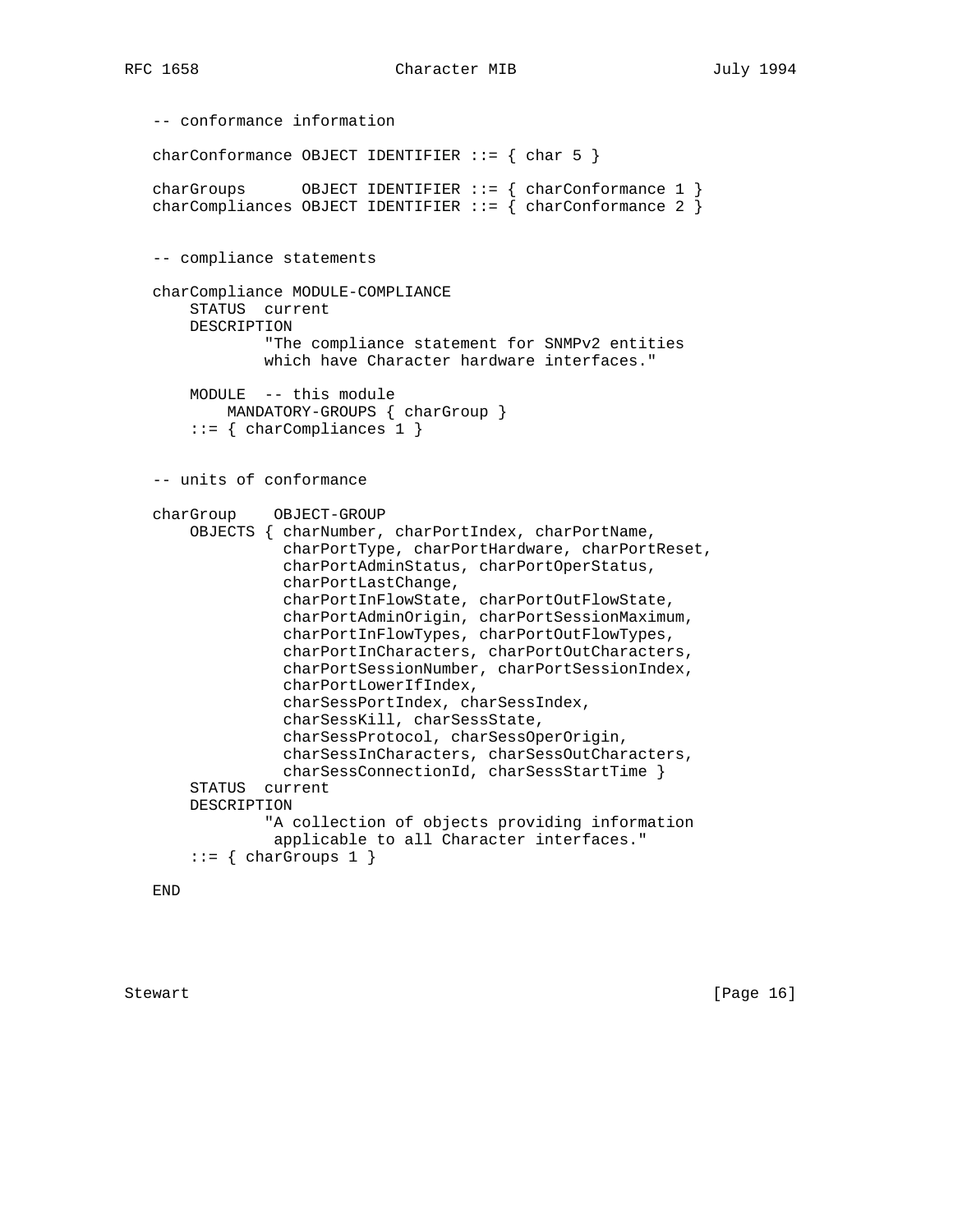5. Acknowledgements

This memo was produced by the IETF Character MIB Working Group.

- 6. References
	- [1] Case, J., McCloghrie, K., Rose, M., and S. Waldbusser, "Structure of Management Information for version 2 of the Simple Network Management Protocol (SNMPv2)", RFC 1442, SNMP Research, Inc., Hughes LAN Systems, Dover Beach Consulting, Inc., Carnegie Mellon University, April 1993.
	- [2] McCloghrie, K., and M. Rose, Editors, "Management Information Base for Network Management of TCP/IP-based internets: MIB-II", STD 17, RFC 1213, Hughes LAN Systems, Performance Systems International, March 1991.
	- [3] Galvin, J., and K. McCloghrie, "Administrative Model for version 2 of the Simple Network Management Protocol (SNMPv2)", RFC 1445, Trusted Information Systems, Hughes LAN Systems, April 1993.
	- [4] Case, J., McCloghrie, K., Rose, M., and S. Waldbusser, "Protocol Operations for version 2 of the Simple Network Management Protocol (SNMPv2)", RFC 1448, SNMP Research,Inc., Hughes LAN Systems, Dover Beach Consulting, Inc., Carnegie Mellon University, April 1993.
	- [5] McCloghrie, K., and F. Kastenholz, "Evolution of the Interfaces Group of MIB-II", RFC 1573, Hughes LAN Systems, FTP Software, January 1994.
	- [6] Stewart, B., "Definitions of Managed Objects for RS-232-like Hardware Devices using SMIv2", RFC 1659, Xyplex, Inc., July 1994.
	- [7] Stewart, B., "Definitions of Managed Objects for Parallel printer-like Hardware Devices using SMIv2", RFC 1660, Xyplex, Inc., July 1994.

Stewart [Page 17]